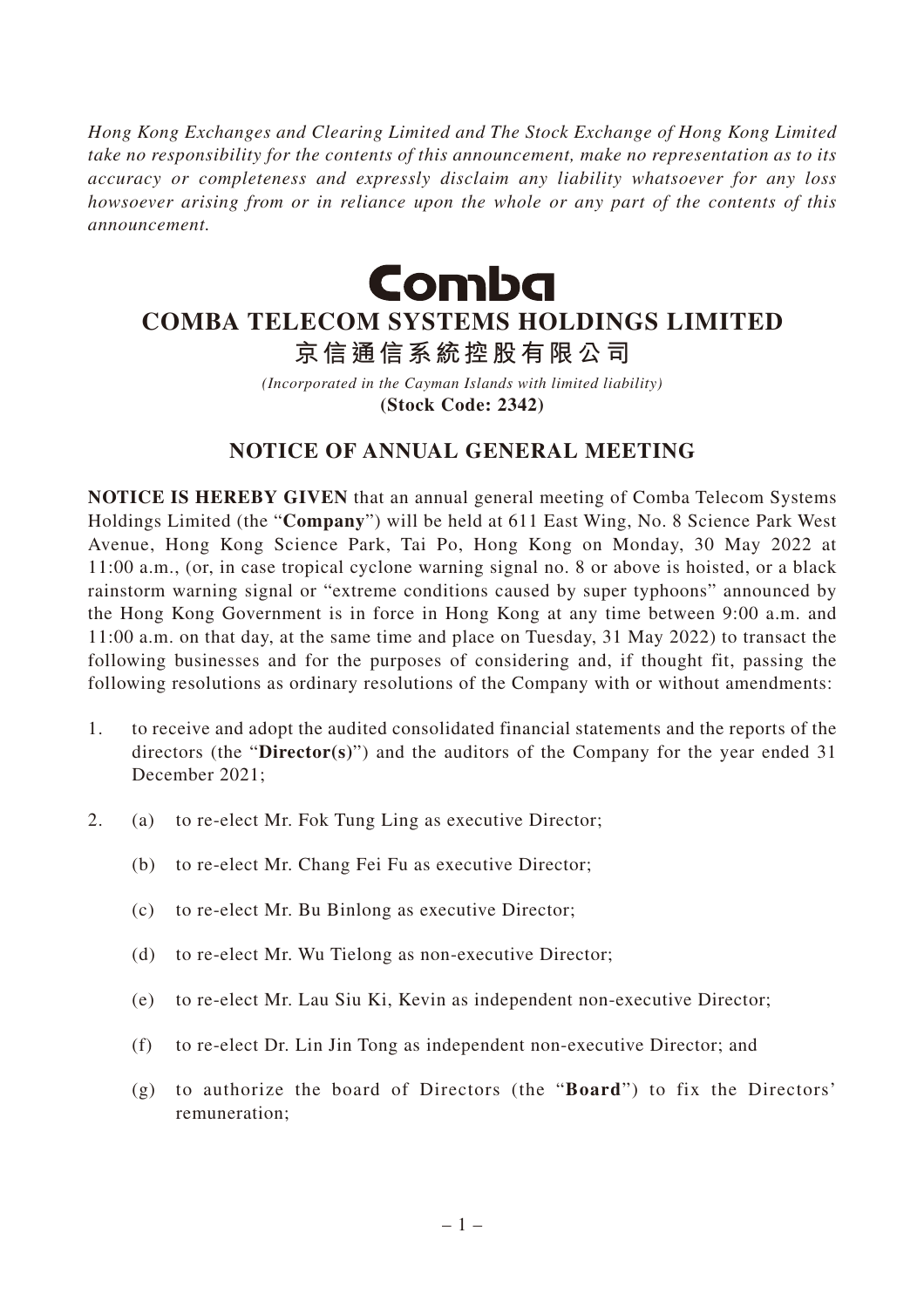3. to re-appoint Ernst & Young as the auditors of the Company and to authorize the Board to fix their remuneration;

#### 4. "**THAT**:

- (a) subject to paragraph (c) below, pursuant to the Rules Governing the Listing of Securities (the "**Listing Rules**") on The Stock Exchange of Hong Kong Limited (the "**Stock Exchange**"), the exercise by the Directors during the Relevant Period (as defined below) of all the powers of the Company to allot, issue and deal with unissued shares of the Company (the "**Share(s)**") and to make or grant offers and/or agreements to subscribe for Shares, which might require the exercise of such powers be and the same is hereby generally and unconditionally approved;
- (b) the approval in paragraph (a) above shall authorize the Directors during the Relevant Period (as defined below) to make or grant offers and/or agreements which might require the exercise of such powers after the end of the Relevant Period (as defined below);
- (c) the aggregate number of Shares allotted or agreed conditionally or unconditionally to be allotted by the Directors pursuant to the approval in paragraph (a) above, otherwise than pursuant to (i) a Rights Issue (as defined below); or (ii) the exercise of any options granted under the existing and the new share option schemes of the Company; or (iii) any scrip dividend or similar arrangements providing for the allotment and issue of Shares in lieu of the whole or part of a dividend on Shares in accordance with the articles of association of the Company (the "**Articles**") in force from time to time; or (iv) any issue of Shares upon the exercise of rights of subscription or conversion under the terms of any warrants of the Company or any securities which are convertible into Shares, shall not exceed the aggregate of:
	- (aa) 20% of the number of issued Shares as at the date of the passing of this resolution; and
	- (bb) (if the Directors are so authorized by a separate ordinary resolution of the shareholders of the Company (the "**Shareholders**")) the number of Shares repurchased by the Company subsequent to the passing of this resolution (up to a maximum equivalent to 10% of the number of issued Shares as at the date of the passing of the resolution no. 5),

and the authority pursuant to paragraph (a) of this resolution shall be limited accordingly; and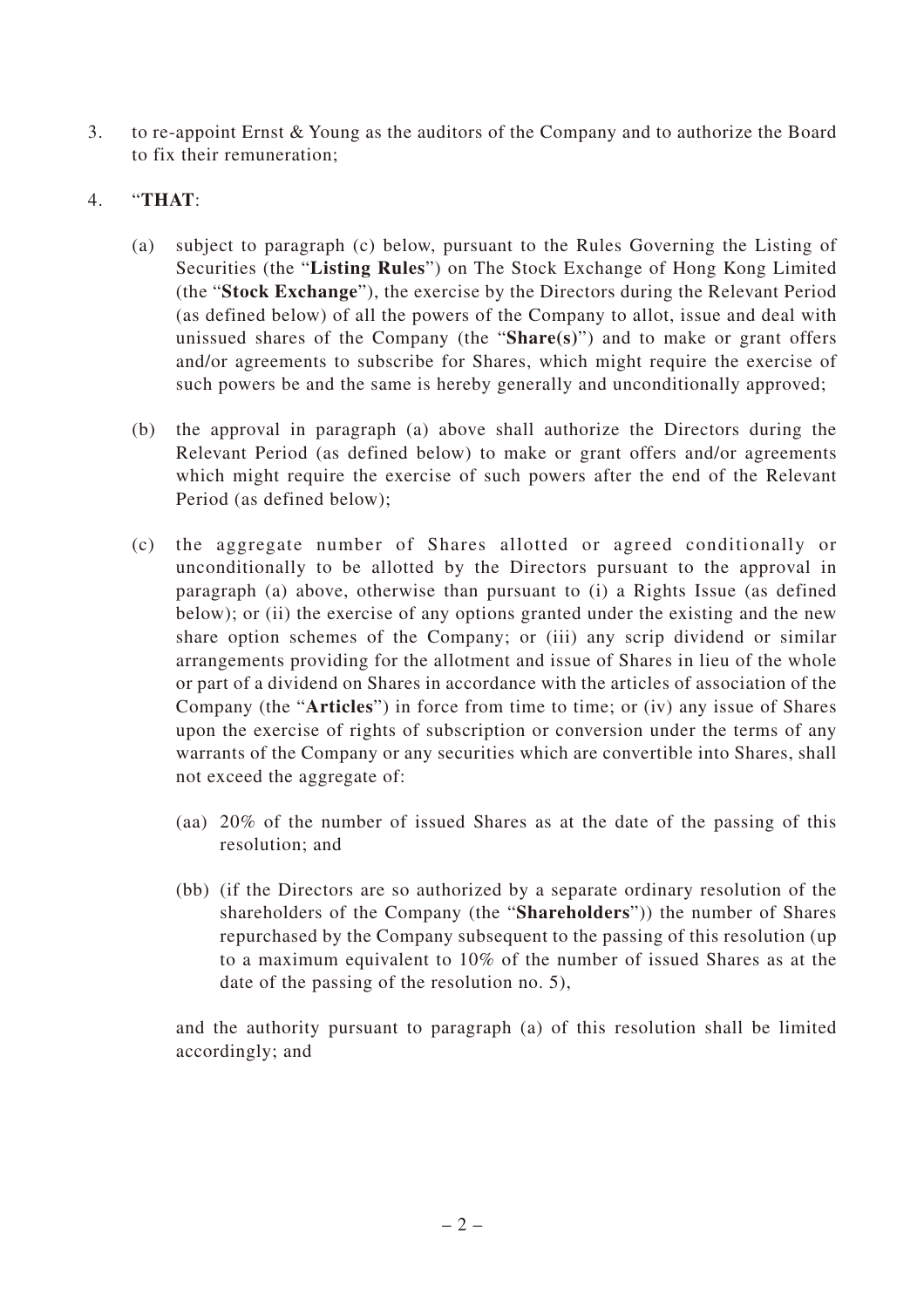(d) for the purpose of this resolution:

"**Relevant Period**" means the period from the date of passing of this resolution until whichever is the earliest of:

- (i) the conclusion of the next annual general meeting of the Company;
- (ii) the expiration of the period within which the next annual general meeting of the Company is required by the Articles or any other applicable laws of the Cayman Islands to be held; or
- (iii) the passing of an ordinary resolution by the Shareholders in general meeting revoking or varying the authority given to the Directors by this resolution;

"**Rights Issue**" means an offer of Shares, or offer or issue of warrants, options or other securities giving rights to subscribe for Shares open for a period fixed by the Directors to holders of Shares on the register on a fixed record date in proportion to their then holdings of Shares (subject to such exclusion or other arrangements as the Directors may deem necessary or expedient in relation to fractional entitlements, or having regard to any restrictions or obligations under the laws of, or the requirements of, or the expense or delay which may be involved in determining the existence or extent of any restrictions or obligations under the laws of, or the requirements of, any jurisdiction outside Hong Kong or any recognized regulatory body or any stock exchange outside Hong Kong)."

### 5. "**THAT**:

- (a) the exercise by the Directors during the Relevant Period (as defined below) of all powers of the Company to purchase the Shares on the Stock Exchange or any other stock exchange on which the Shares may be listed and recognized by the Securities and Futures Commission and the Stock Exchange for such purpose, and otherwise in accordance with the rules and regulations of the Securities and Futures Commission, the Stock Exchange and all other applicable laws in this regard, be and the same is hereby generally and unconditionally approved;
- (b) the aggregate number of Shares which may be purchased by the Company pursuant to the approval in paragraph (a) above during the Relevant Period (as defined below) shall not exceed 10% of the number of issued Shares as at the date of the passing of this resolution and the authority pursuant to paragraph (a) of this resolution shall be limited accordingly; and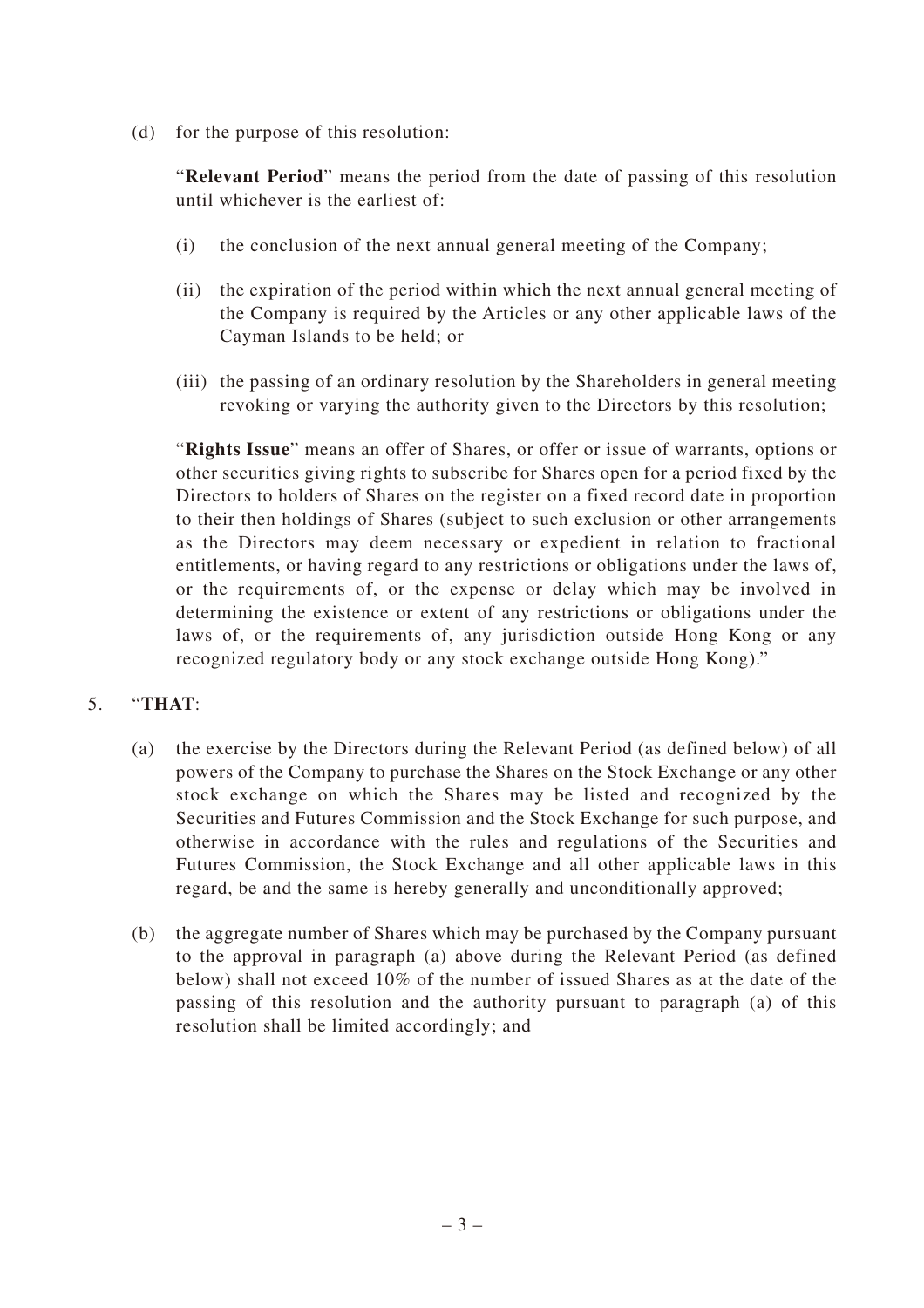(c) for the purpose of this resolution:

"**Relevant Period**" means the period from the date of the passing of this resolution until whichever is the earliest of:

- (i) the conclusion of the next annual general meeting of the Company;
- (ii) the expiration of the period within which the next annual general meeting of the Company is required by the Articles or any other applicable laws of the Cayman Islands to be held; or
- (iii) the passing of an ordinary resolution by the Shareholders in general meeting revoking or varying the authority given to the Directors by this resolution."
- 6. "**THAT** the Directors be and are hereby authorized to exercise the authority referred to in paragraph (a) of the resolution no. 4 above in respect of the share capital of the Company referred to in sub-paragraph (bb) of paragraph (c) of such resolution."

By order of the Board **Comba Telecom Systems Holdings Limited Fok Tung Ling** *Chairman*

Hong Kong, 27 April 2022

*Registered office:* Cricket Square Hutchins Drive P.O. Box 2681 Grand Cayman KY1-1111 Cayman Islands

*Head office and principal place of business in Hong Kong:* 611 East Wing No. 8 Science Park West Avenue Hong Kong Science Park Tai Po Hong Kong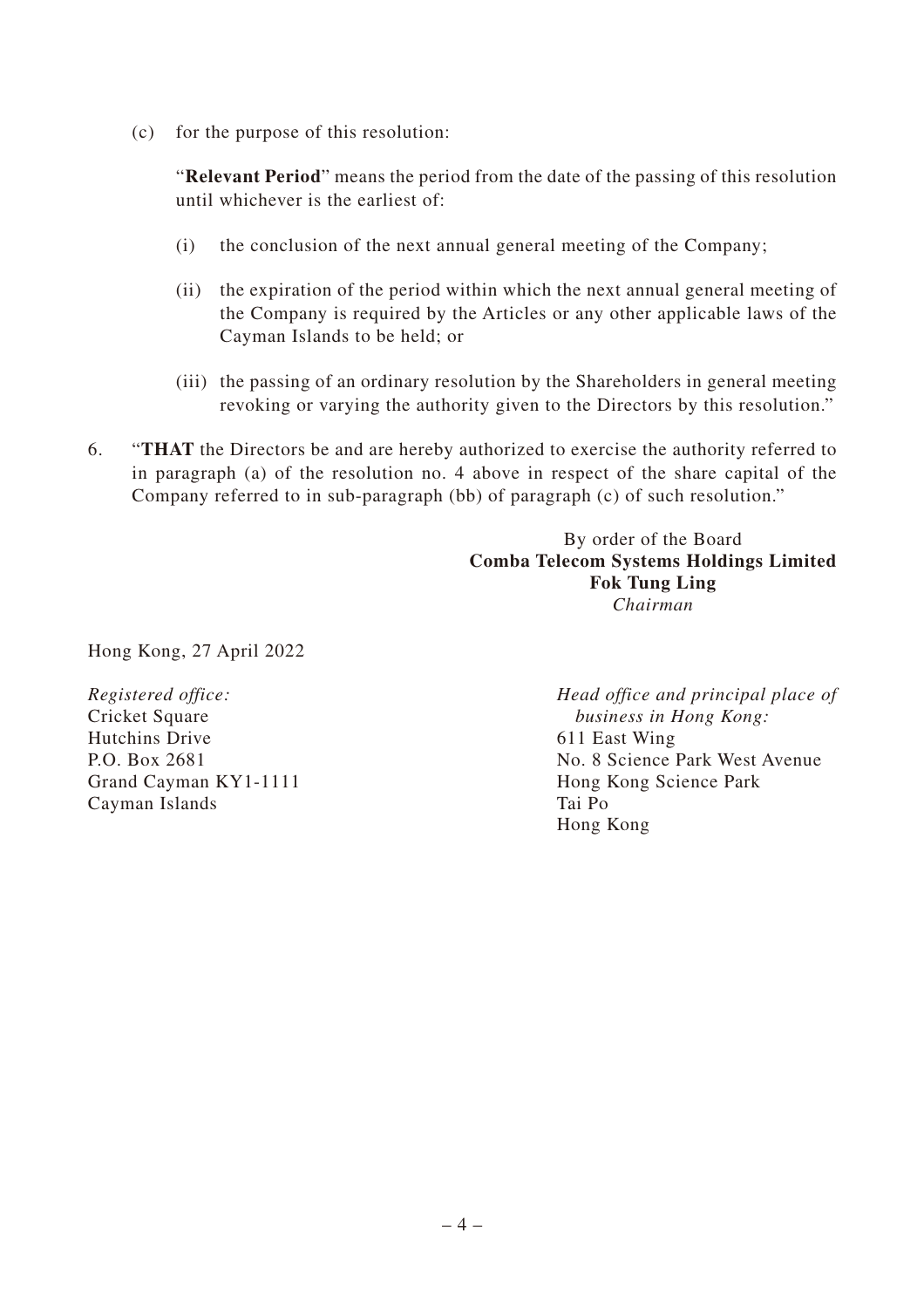#### *Notes:*

1. A member entitled to attend and vote at the annual general meeting convened by the above notice is entitled to appoint one or more proxy to attend and, subject to the provisions of the Articles, to vote on his behalf. A proxy need not be a member of the Company but must be present in person at the annual general meeting to represent the member. If more than one proxy is so appointed, the appointment shall specify the number and class of Shares in respect of which each such proxy is so appointed.

It is possible that Shareholders and/or their representatives may not be able to attend in person at the venue of the annual general meeting depending on prevailing Hong Kong Government regulations. Shareholders are strongly encouraged to appoint the chairman of the annual general meeting to vote on the resolutions, instead of attending the annual general meeting in person.

- 2. In order to be valid, the form of proxy must be deposited together with a power of attorney or other authority, if any, under which it is signed or a notarially certified copy of that power or authority, at the Company's Hong Kong branch share registrar and transfer office, Computershare Hong Kong Investor Services Limited at 17M/F, Hopewell Centre, 183 Queen's Road East, Wanchai, Hong Kong no later than Saturday, 28 May 2022 at 11:00 a.m. (Hong Kong Time) or not less than 48 hours before the time appointed for holding of any adjourned meeting. Completion and return of a form of proxy will not preclude a Shareholder from attending in person and voting at the annual general meeting or any adjournment thereof, should he so wish.
- 3. For the purpose of determining Shareholders' entitlements to attend and vote at the annual general meeting, the register of members of the Company will be closed from Wednesday, 25 May 2022 to Monday, 30 May 2022, both dates inclusive, during which period no transfer of Shares will be registered. The record date for determination of entitlements of the Shareholders to attend and vote at the annual general meeting will be on Monday, 30 May 2022. In order to qualify for attending and voting at the annual general meeting, all transfer documents accompanied by the relevant share certificates must be lodged with the Company's Hong Kong branch share registrar and transfer office, Computershare Hong Kong Investor Services Limited at Shops 1712–1716, 17/F, Hopewell Centre, 183 Queen's Road East, Wanchai, Hong Kong for registration no later than 4:30 p.m. on Tuesday, 24 May 2022.
- 4. In relation to the proposed resolutions nos. 4 and 6 above, approval is being sought from the Shareholders for the grant to the Directors of a general mandate to authorize the allotment and issue of Shares under the Listing Rules. The Directors have no immediate plans to issue any new Shares other than Shares which may fall to be issued under the share option scheme and the share award scheme of the Company or any scrip dividend scheme which may be approved by Shareholders.
- 5. In relation to the proposed resolution no. 5 above, the Directors wish to state that they will exercise the powers conferred thereby to repurchase Shares in circumstances which they deem appropriate for the benefit of the Shareholders. An explanatory statement containing the information necessary to enable the Shareholders to make an informed decision to vote on the proposed resolution as required by the Listing Rules is set out in Appendix I to the circular of the Company dated 27 April 2022.
- 6. In case tropical cyclone warning signal no. 8 or above is hoisted, or a black rainstorm warning signal or "extreme conditions after super typhoons" announced by the Hong Kong Government is in force in Hong Kong at any time between 9:00 a.m. and 11:00 a.m. on the date of the annual general meeting, the meeting will be automatically postponed and, by virtue of this notice, be held at the same time and place on Tuesday, 31 May 2022 instead.

The annual general meeting will be held as scheduled when an amber or a red rainstorm warning signal or a tropical cyclone warning signal no. 3 or below is in force. Shareholders should make their own decision whether they would attend the annual general meeting under bad weather conditions. If they choose to do so, they are advised to exercise due care and caution.